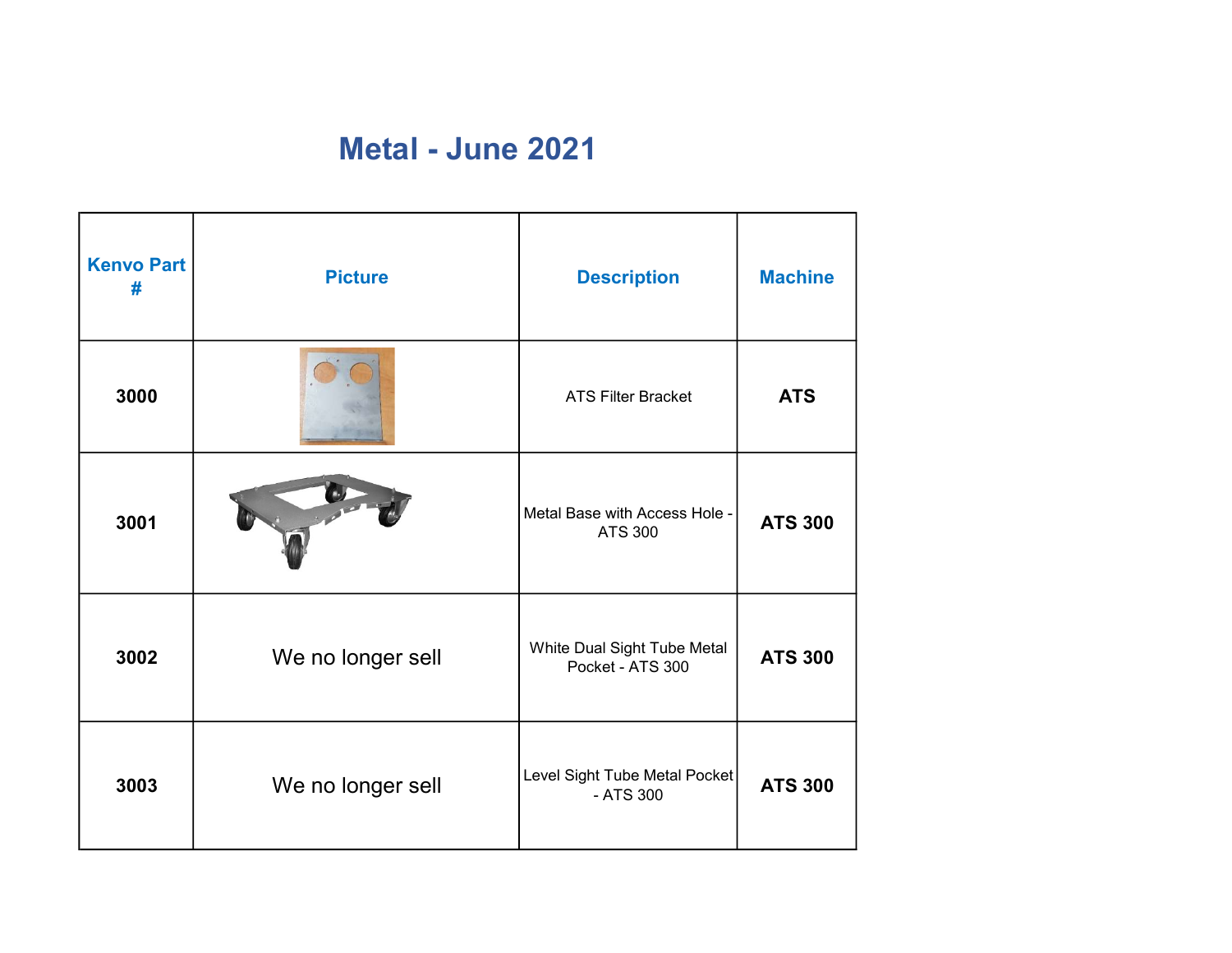| 3004 | We no longer sell | Solid Metal Pockets - ATS 300                                 | <b>ATS 300</b> |
|------|-------------------|---------------------------------------------------------------|----------------|
| 3005 | We no longer sell | <b>Plumbing Metal Pocket - ATS</b><br>300                     | <b>ATS 300</b> |
| 3006 | We no longer sell | <b>Regulator Metal Pocket - ATS</b><br>300                    | <b>ATS 300</b> |
| 3007 | We no longer sell | Access Panel Plate - ATS 300                                  | <b>ATS 300</b> |
| 3008 | We no longer sell | Metal Hose Hanger - U-<br>Shaped with Hooks - ATS 300         | <b>ATS 300</b> |
| 3009 | We no longer sell | Drain Hose Hanger - with knob<br>for attaching hose - ATS 300 | <b>ATS 300</b> |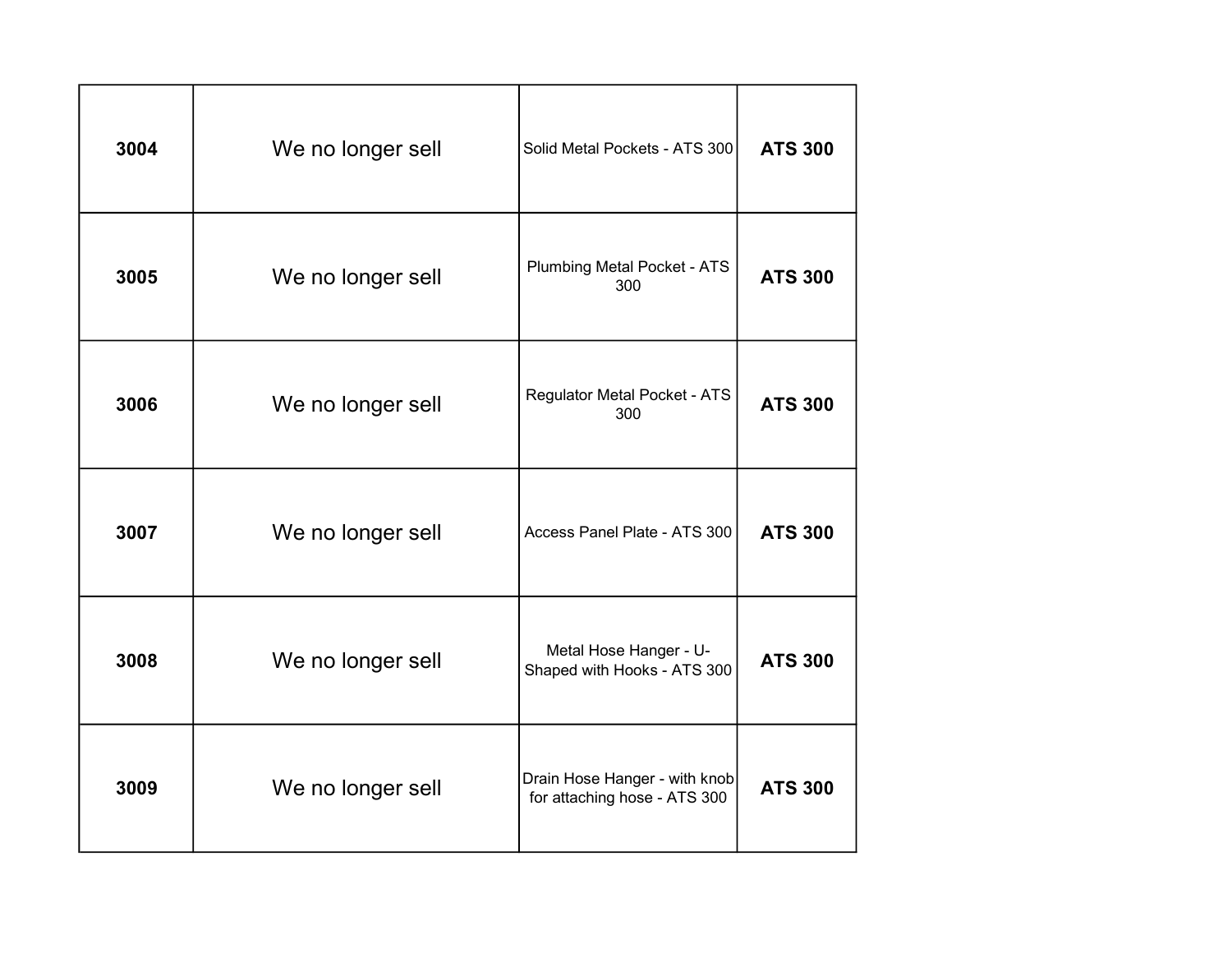| 3010 |                   | DFS 920 EGR Tank                                        | <b>DFS 920</b> |
|------|-------------------|---------------------------------------------------------|----------------|
| 3011 | We no longer sell | Metal Neck Ring - ATS 300                               | <b>ATS 300</b> |
| 3012 |                   | New & Used Welded Tanks<br>with Studs - ATS 300         | <b>ATS 300</b> |
| 3013 | We no longer sell | Motor Plate w/studs and gear<br>clamp bracket - ATS 300 | <b>ATS 300</b> |
| 3014 |                   | <b>Optical Sensor Bracket</b>                           | <b>ATS</b>     |
| 3015 | We no longer sell | Motor Axel Wheel                                        | <b>ATS</b>     |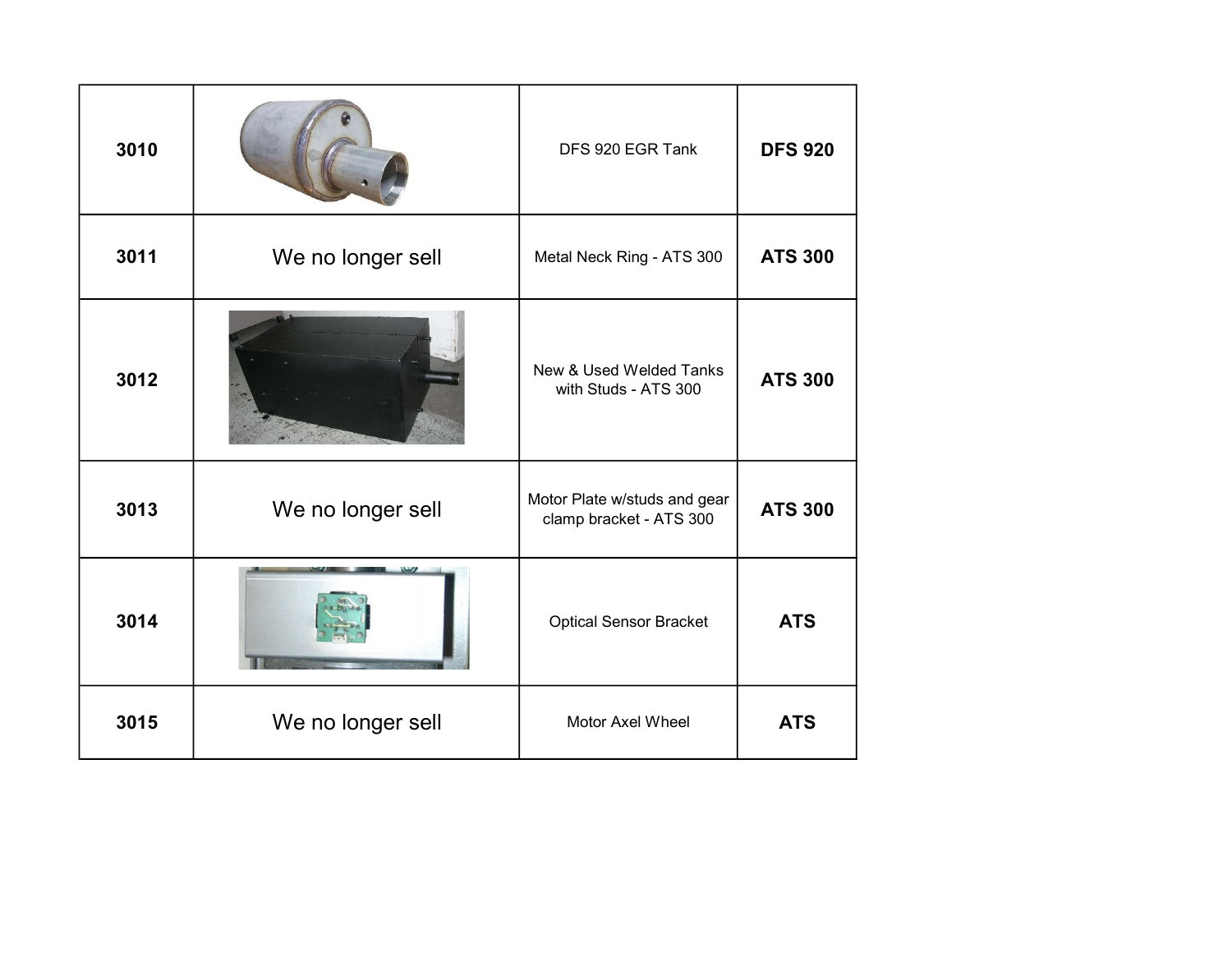| 3016 | 16 oz. Aluminum canister               | <b>FSE</b>                |
|------|----------------------------------------|---------------------------|
| 3017 | DFS 920 Stainless Steel Tray           | <b>DFS 920</b>            |
| 3018 | DFS/RCS Hose Hanger<br><b>Brackets</b> | <b>DFS/RCS/DF</b><br>X    |
| 3019 | <b>DFS Machine Back Plate</b>          | <b>DFS</b>                |
| 3020 | DFS 910 Metal Tray                     | <b>DFS 910</b>            |
| 3021 | New Fluid Tank for RCS<br>540/541/542  | <b>RCS</b><br>540/541/542 |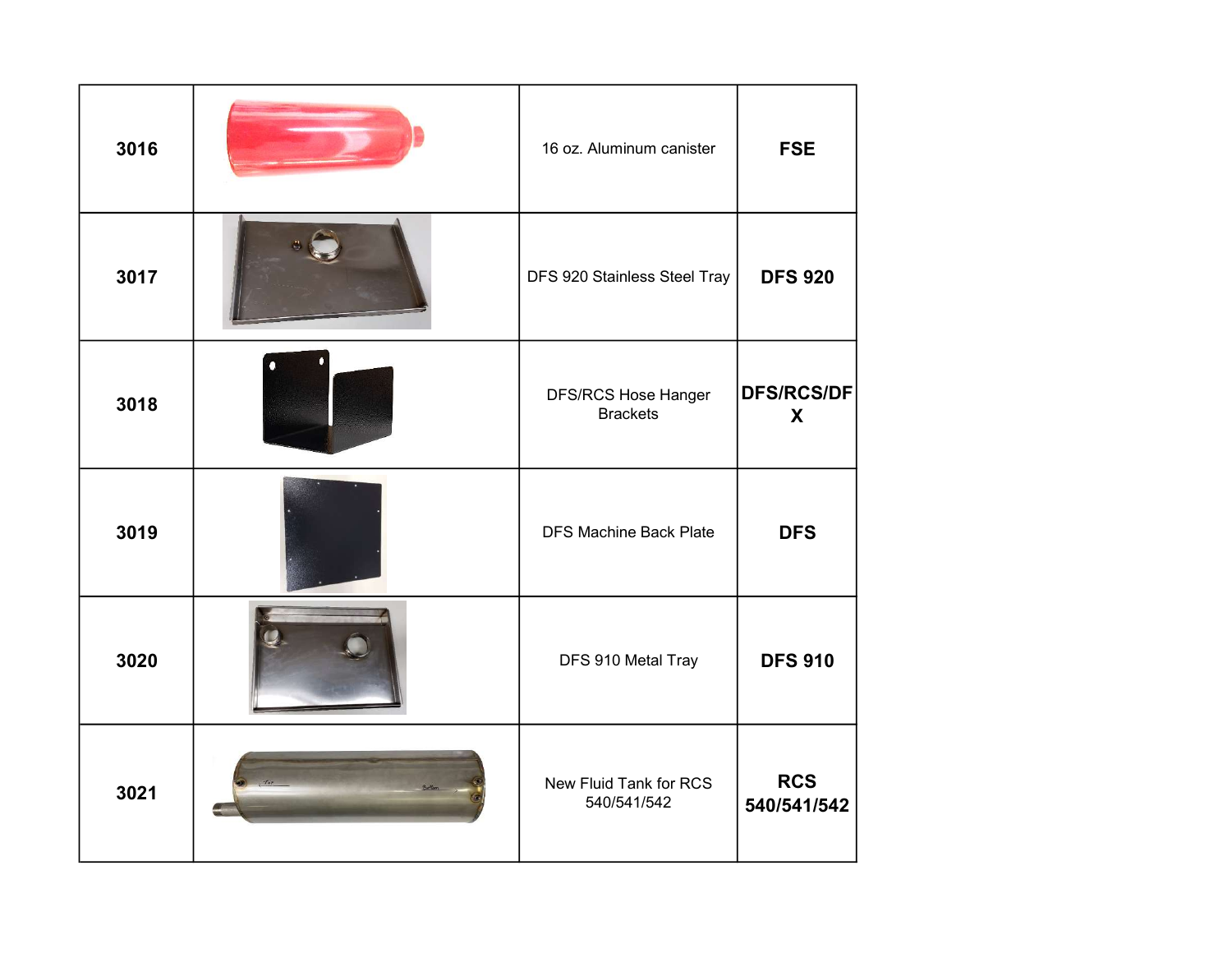| 3022 |                   | Used Fluid Tank for RCS<br>540/541/542                             | <b>RCS</b><br>540/541/542 |
|------|-------------------|--------------------------------------------------------------------|---------------------------|
| 3023 | We no longer sell | Fitting Box For RCS 540 - No<br>longer sell purchase Part#<br>2009 | <b>RCS 540</b>            |
| 3024 | We no longer sell | Metal Base - RCS 540                                               | <b>RCS 540</b>            |
| 3025 | We no longer sell | Hose Hanger bolt attachment<br>style - RCS 540                     | <b>RCS 540</b>            |
| 3026 | We no longer sell | Steel Bracket to hold Inline<br>Filter 4036 - RCS 540              | <b>RCS 540</b>            |
| 3027 | We no longer sell | Shelf for used and new fluid<br>tanks - RCS 540                    | <b>RCS 540</b>            |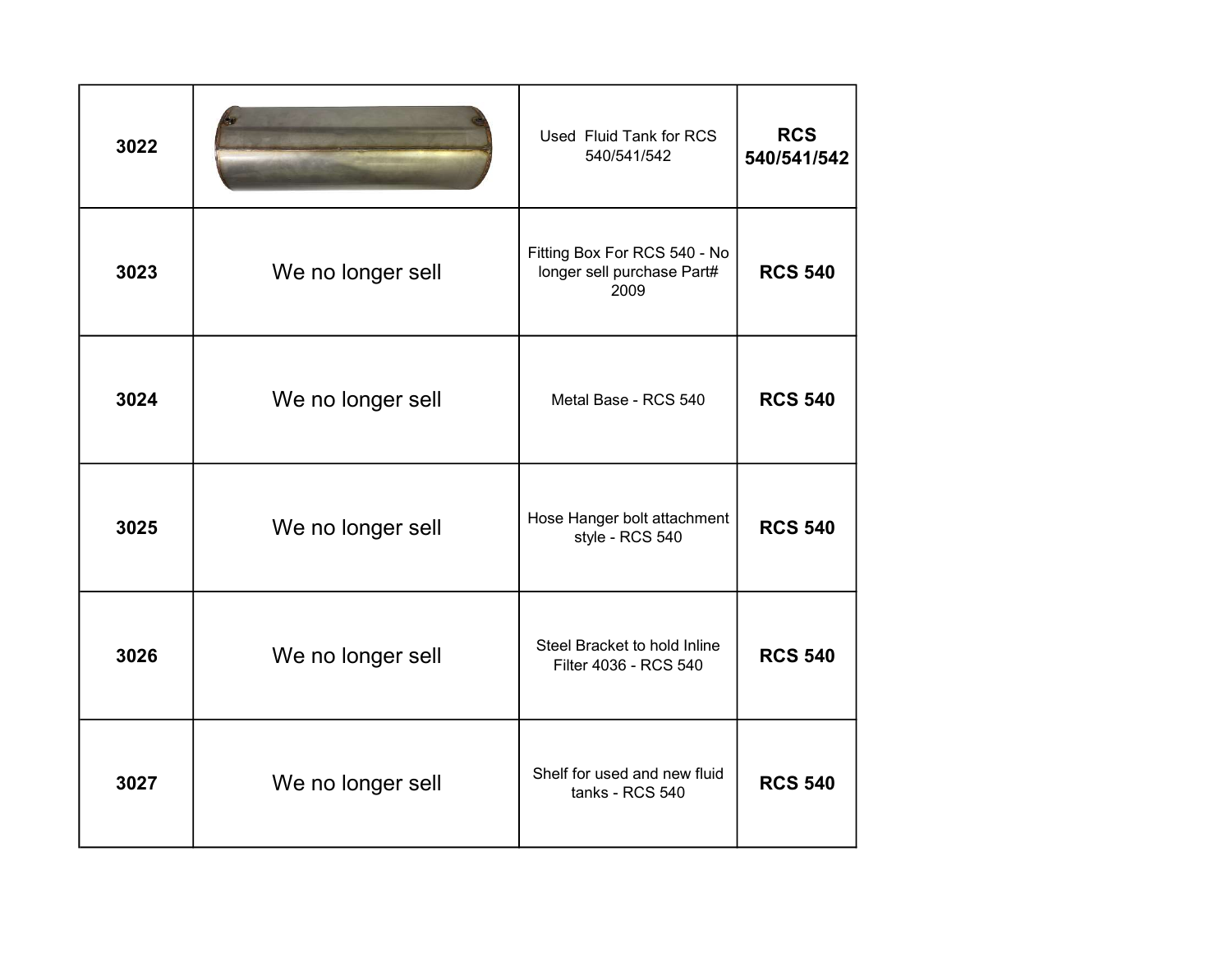| 3028 |                   | ATS 330E/360E Drip Tube<br><b>Holder Bracket</b>                                | <b>ATS</b><br>330E/360E                               |
|------|-------------------|---------------------------------------------------------------------------------|-------------------------------------------------------|
| 3029 |                   | ATS 330E/360E Drain Hose<br><b>Holder Bracket</b>                               | <b>ATS</b><br>330E/360E                               |
| 3030 | We no longer sell | Bottom Brace - BFS 110 /<br><b>DFX 410</b>                                      | <b>BFS 110/</b><br><b>DFX 410</b>                     |
| 3031 | We no longer sell | Metal Body BFS 110                                                              | <b>BFS 110</b>                                        |
| 3032 |                   | Hose Hangers -1" Wide 15"<br>Long 2 1/2 " Deep - BFS 110 /<br>DFX 410 / PSF 214 | <b>BFS 110/</b><br><b>DFX 410 /</b><br><b>PSF 214</b> |
| 3033 |                   | Power Cord Hanger - 1" Wide<br>11 3/4" Long 1" Deep - BFS<br>110                | <b>RCS 530E /</b><br><b>BFS 110</b>                   |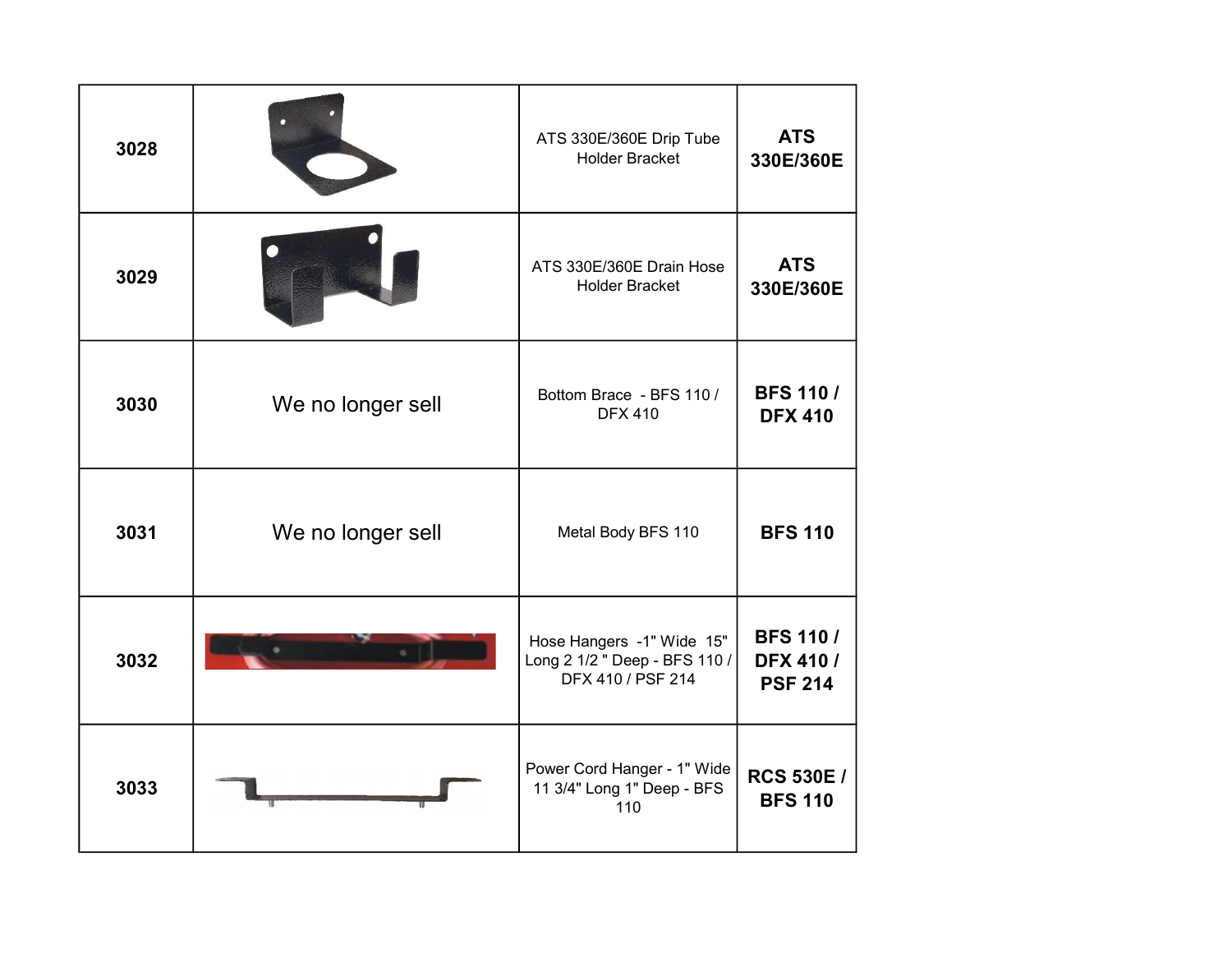| 3034   | Used Fluid Tank Steel - BFS<br>110                 | <b>BFS 110</b> |
|--------|----------------------------------------------------|----------------|
| 3035   | <b>New Fluid Tank Stainless</b><br>Steel - BFS 110 | <b>BFS 110</b> |
| 3036   | New Fluid Tank - BFS 120                           | <b>BFS 120</b> |
| 3037   | Used Fluid Tank - BFS 120                          | <b>BFS 120</b> |
| 3038   | Small Tank Cap for CMS 120<br>machine              | <b>CMS 120</b> |
| 3038-1 | Large Tank Cap for CMS 120<br>machine              | <b>CMS 120</b> |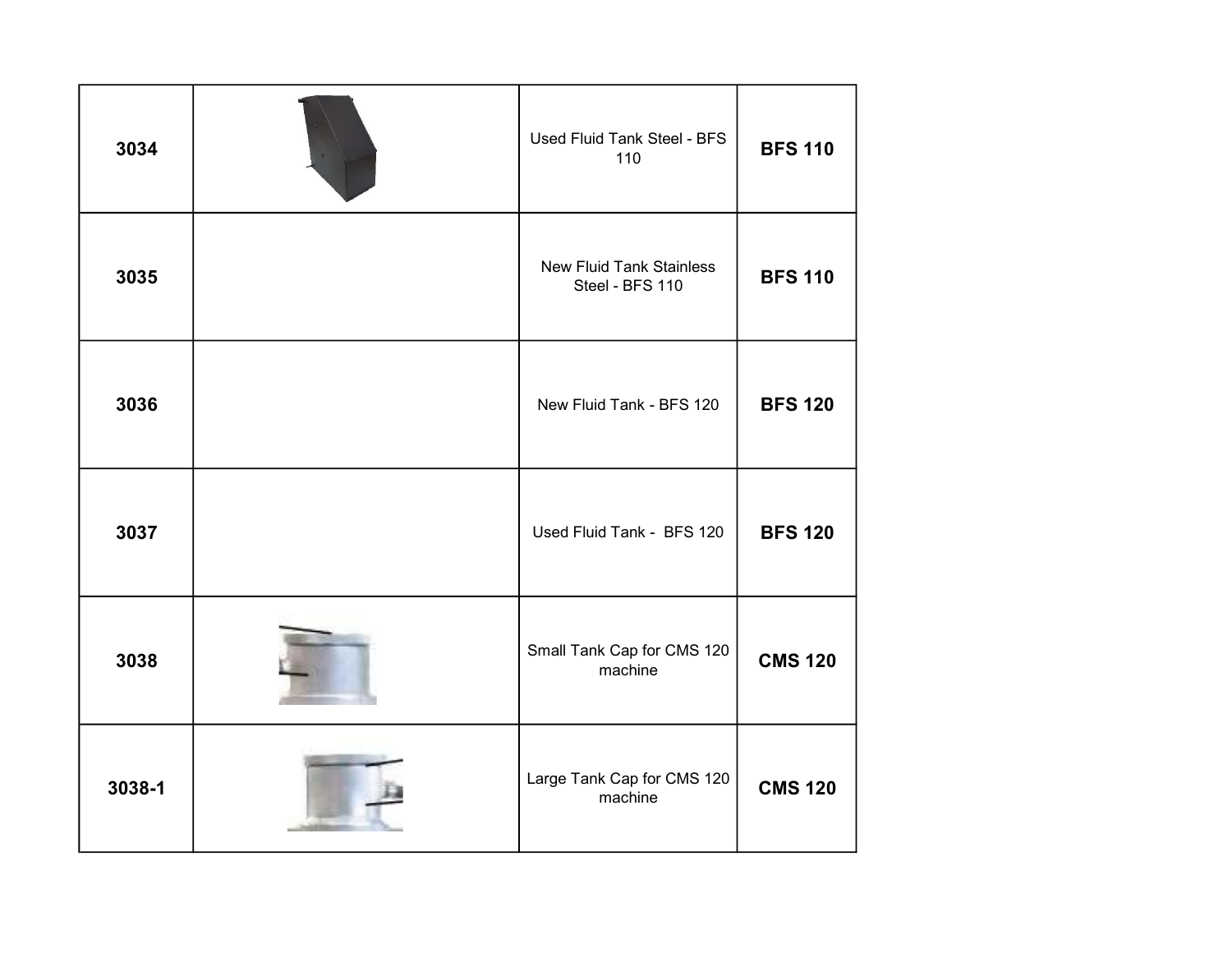| 3039   | Small Tank For CMS 120<br>machine                     | <b>CMS 120</b>                          |
|--------|-------------------------------------------------------|-----------------------------------------|
| 3039-1 | Large Tank For CMS 120<br>machine                     | <b>CMS 120</b>                          |
| 3040   | Metal Body ATS 330E                                   | <b>ATS 330E</b>                         |
| 3041   | New Round Metal Tank - ATS<br>320E, 330E, 340E, 360E  | <b>ATS</b><br>320E,330E,3<br>40E,360E   |
| 3042   | Used Round Metal Tank - ATS<br>320E, 330E, 340E, 360E | <b>ATS</b><br>320E, 330E, 3<br>40E,360E |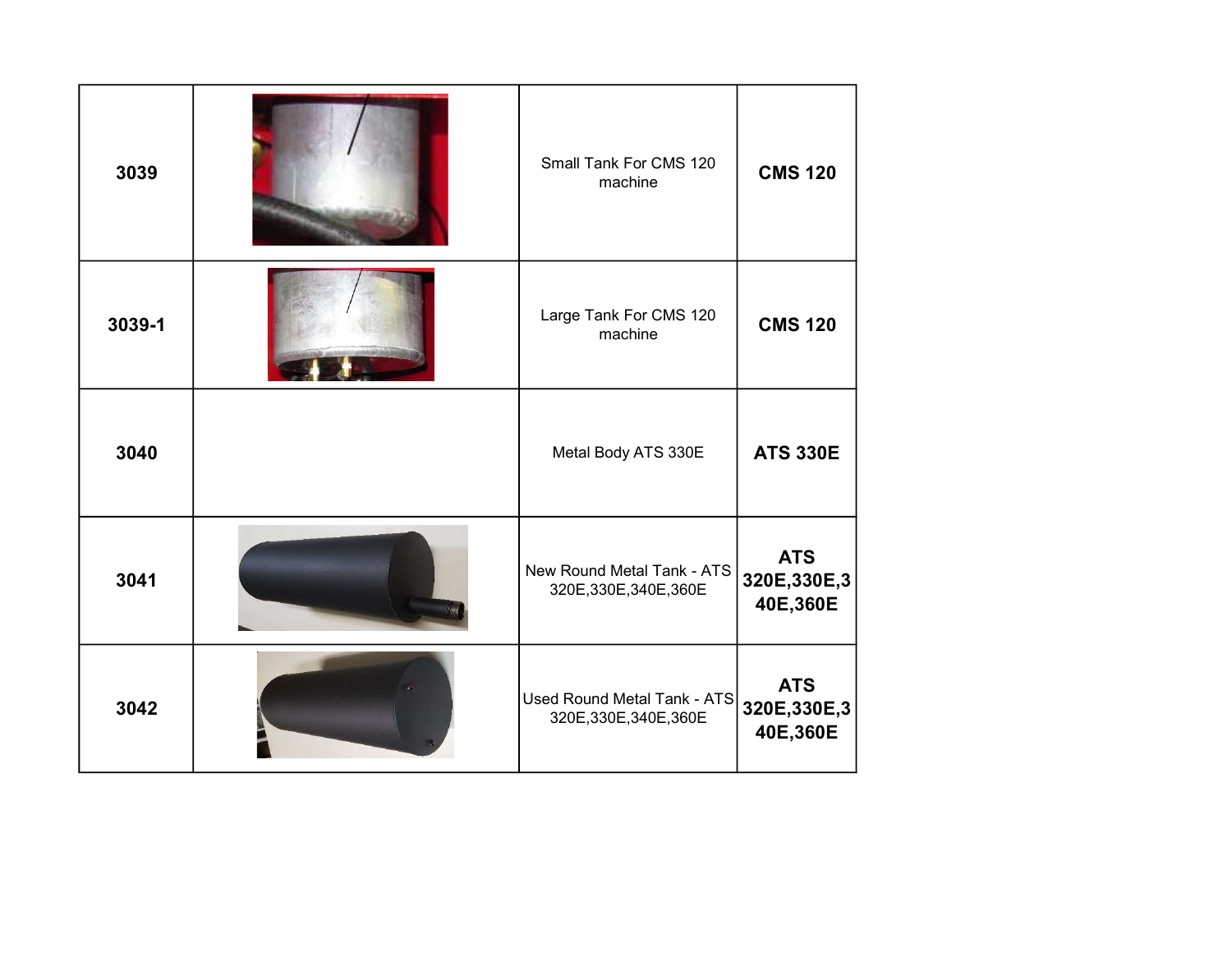| 3043   | Tank Cap For DFS 910         | <b>DFS 910</b> |
|--------|------------------------------|----------------|
| 3044   | EGR Tank For DFS 910         | <b>DFS 910</b> |
| 3044-1 | Fuel Tank For DFS 910        | <b>DFS 910</b> |
| 3045   | BFS 115 Stainless Steel Tray | <b>BFS 115</b> |
| 3046   | BFS 115 Metal Body           | <b>BFS 115</b> |
| 3047   | Used Fluid Tank - BFS 115    | <b>BFS 115</b> |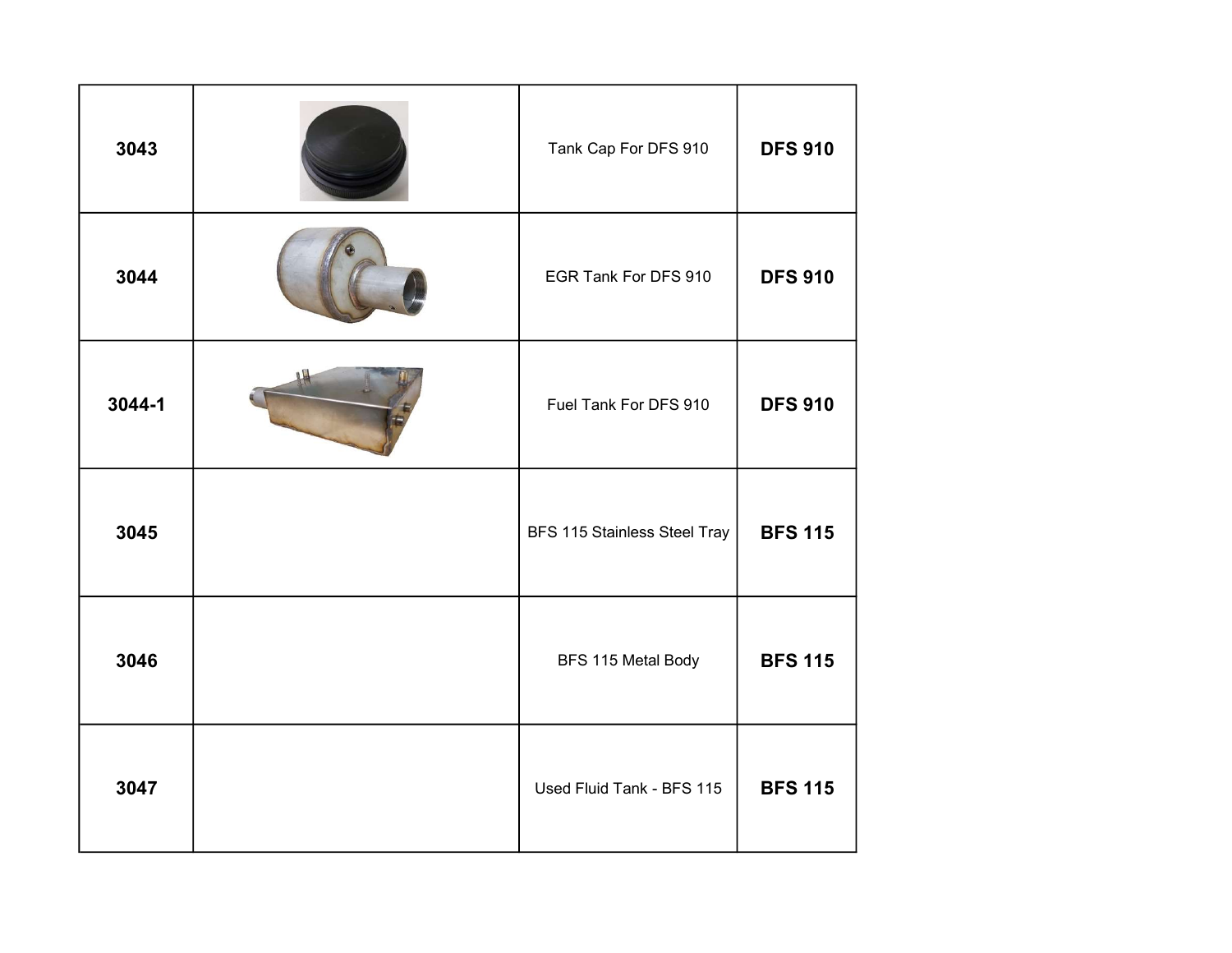| 3048 |                  | New Fluid Tank - BFS 115                                             | <b>BFS 115</b>                     |
|------|------------------|----------------------------------------------------------------------|------------------------------------|
| 3049 |                  | BFS 110 Stainless Steel Tray                                         | <b>BFS 110</b>                     |
| 3050 |                  | Metal Body for PSF 214                                               | <b>PSF 214</b>                     |
| 3051 | $\bullet$<br>NEW | Metal Cover Plate for Remote<br>box - PSF 214 / PSF 200              | <b>PSF 214 /</b><br><b>PSF 200</b> |
| 3052 |                  | Metal Bracket to hold Filters<br>for PSF 214 with Screws and<br>nuts | <b>PSF 214</b>                     |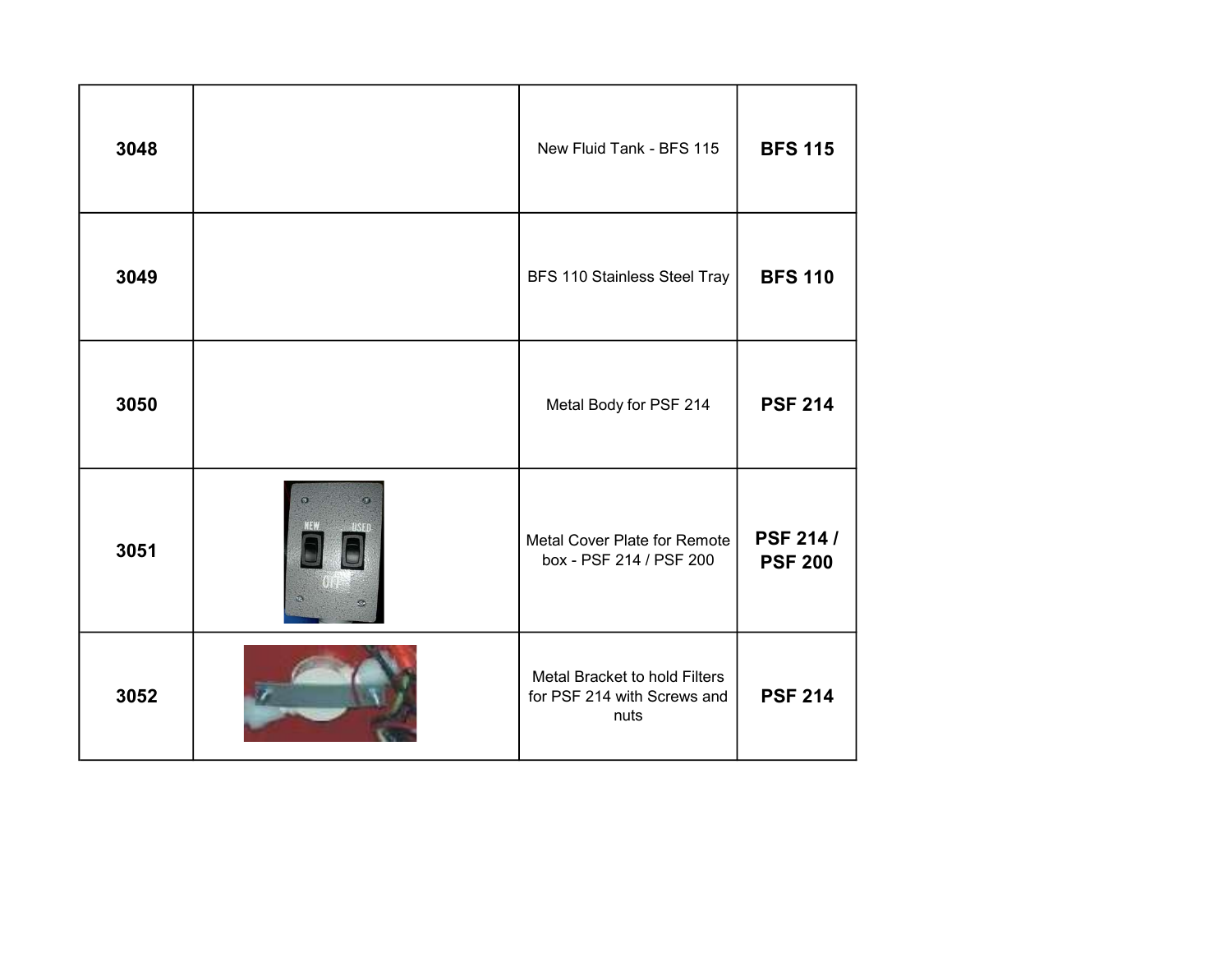| 3053 |                   | New Fluid Tank for PSF 214                                    | <b>PSF 214</b> |
|------|-------------------|---------------------------------------------------------------|----------------|
| 3054 |                   | BFS 125 Round Tank with<br>New Style Neck & Rubber O-<br>Ring | <b>BFS 125</b> |
| 3055 |                   | BFS 125 Black Square Tank                                     | <b>BFS 125</b> |
| 3056 |                   | BFS 125 Stainless Steel Tray                                  | <b>BFS 125</b> |
| 3057 |                   | PSF 214 Remote Box Holder<br><b>Bracket</b>                   | <b>PSF 214</b> |
| 3060 | We No longer Sell | DFS 900 Metal Body                                            | <b>DFS 900</b> |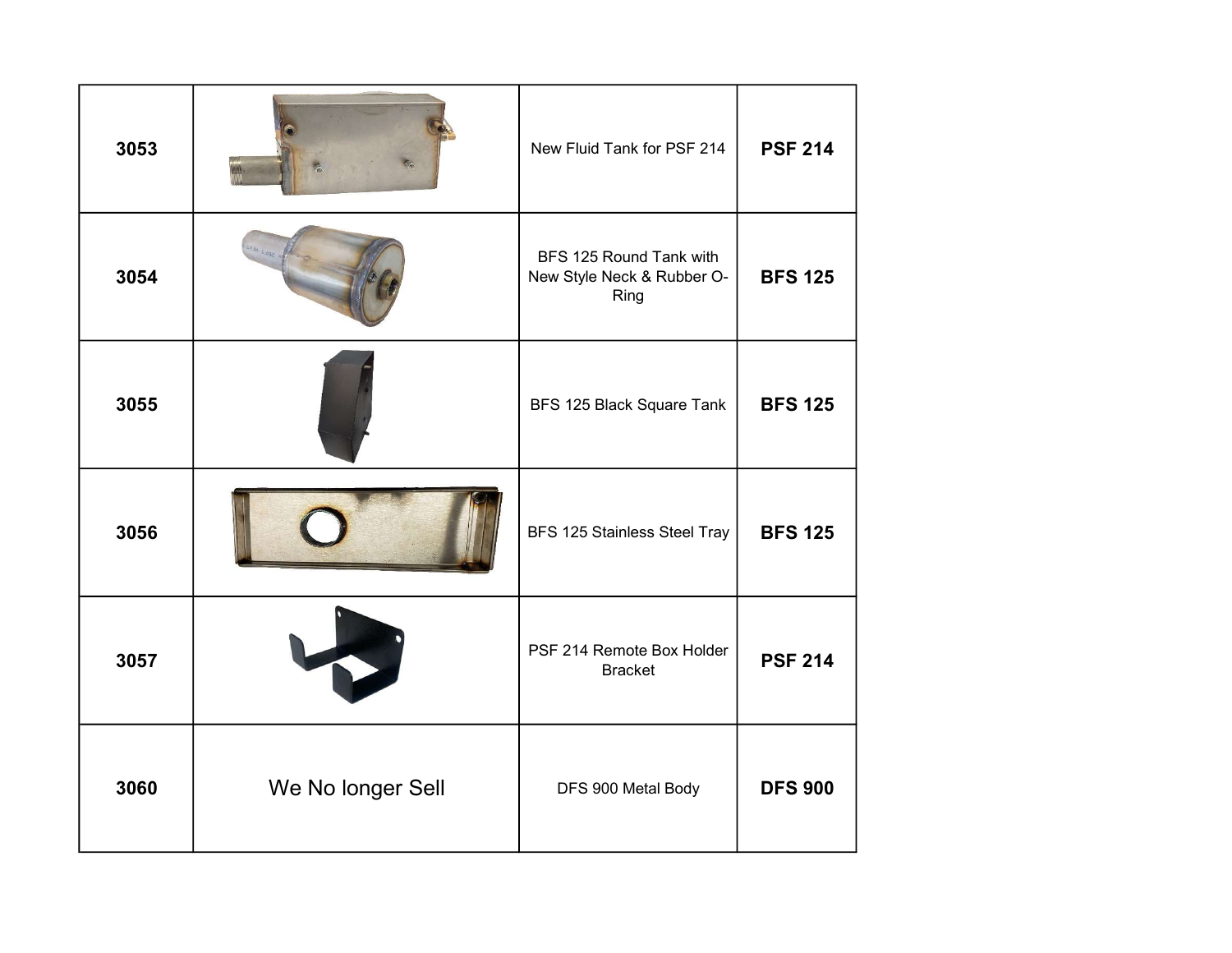| 3061 | We No longer Sell | DFS 900 Metal New Fluid<br>Tank           | <b>DFS 900</b> |
|------|-------------------|-------------------------------------------|----------------|
| 3062 | We No longer Sell | Hose Fitting For Tank 1/2"                | No idea        |
| 3063 | We No longer Sell | Hose Fitting For Tank 3/8"                | No idea        |
| 3070 |                   | DFX 410 Metal Body                        | <b>DFX 410</b> |
| 3071 |                   | DFX 410 New Fluid Tank - 2<br>Per Machine | <b>DFX 410</b> |
| 3072 |                   | DFX 410 Used Fluid Tank                   | <b>DFX 410</b> |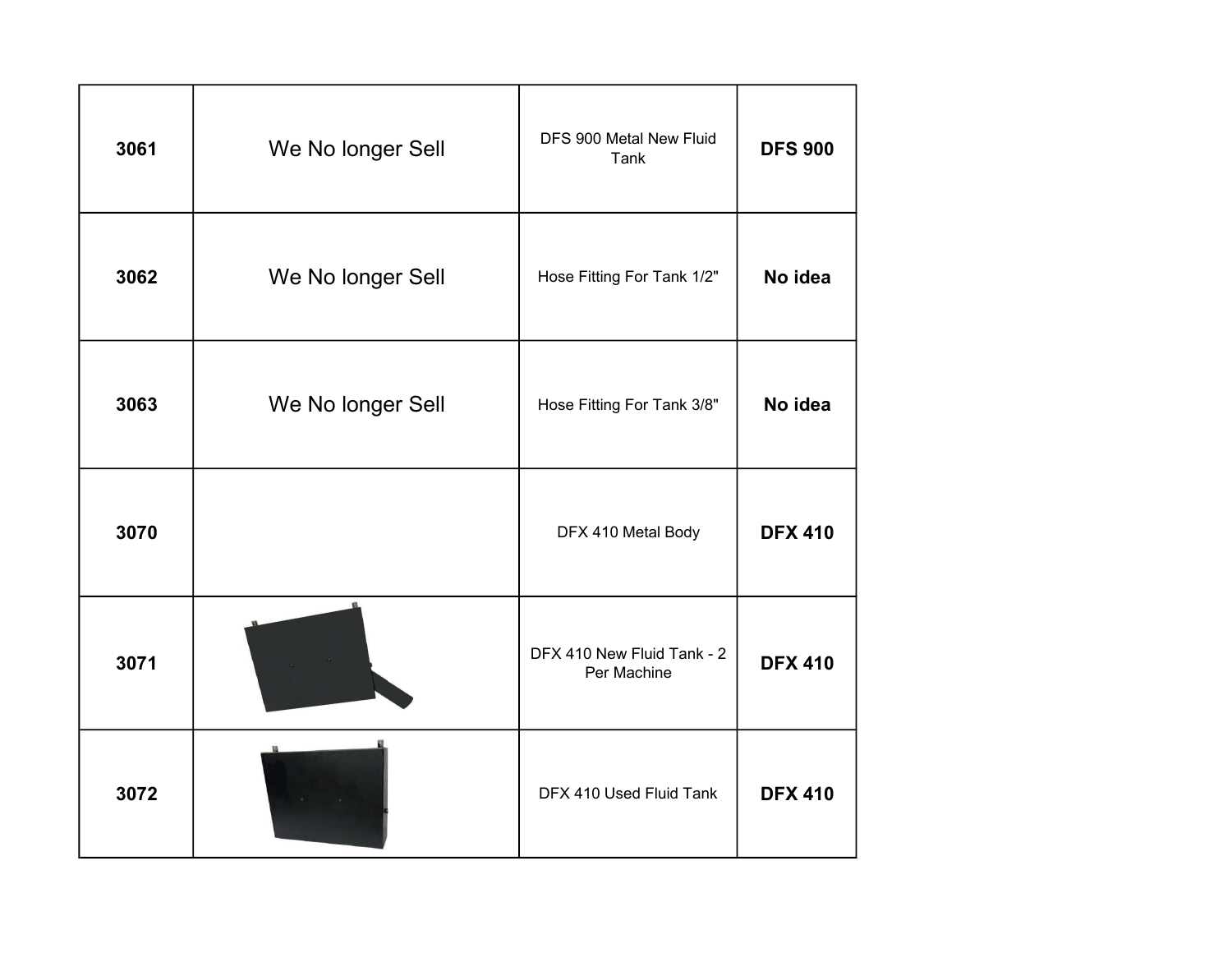| 3080 |                | Metal Bracket for Pump - PSF<br>200                            | <b>PSF 200</b>  |
|------|----------------|----------------------------------------------------------------|-----------------|
| 3081 |                | BFS 125 - New Tank Cap                                         | <b>BFS 125</b>  |
| 3082 | NOX ASTM A312/ | BFS 125 - New Neck Style<br>with Rubber O-Ring                 | <b>BFS 125</b>  |
| 3090 |                | Dual 194 Metal Body                                            | <b>Dual 194</b> |
| 3091 |                | Dual 194 Used Fluid Tank<br>Steel                              | <b>Dual 194</b> |
| 3092 |                | <b>Brake Side New Fluid Tank</b><br>Stainless Steel - Dual 194 | <b>Dual 194</b> |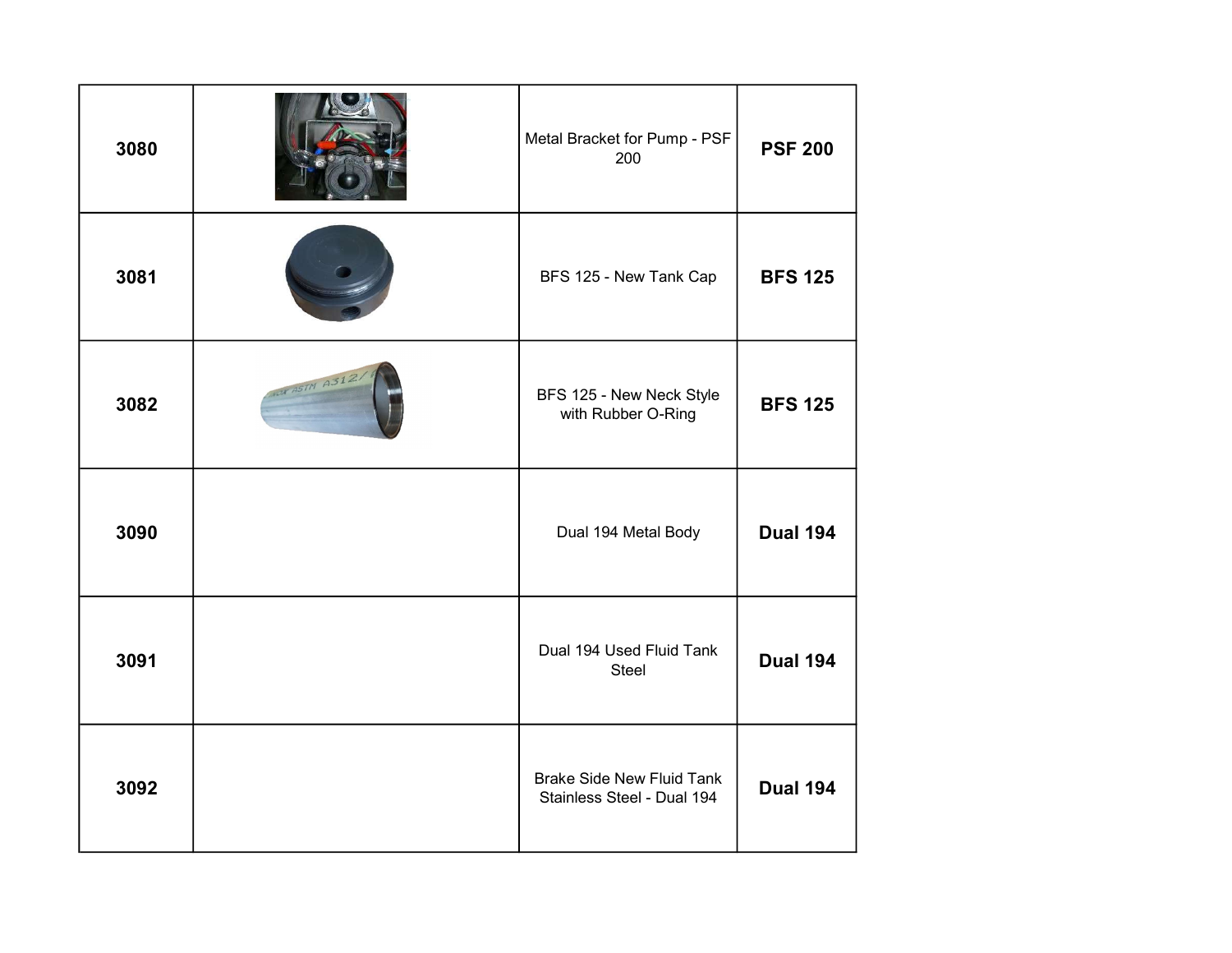| 3093 |                   | Power Steering New Fluid<br>Tank Stainless Steel - Dual<br>194 | <b>Dual 194</b> |
|------|-------------------|----------------------------------------------------------------|-----------------|
| 3094 | We No longer Sell | Valve Adaptor Face Metal<br>Plate                              | No idea         |
| 3095 | We No longer Sell | Sight Tube Level Marker Metal<br>with Magnet                   | No idea         |
| 3097 |                   | Metal Back Plate for BFS 110                                   | <b>BFS 110</b>  |
| 3098 |                   | Metal Back Plate for PSF 214                                   | <b>PSF 214</b>  |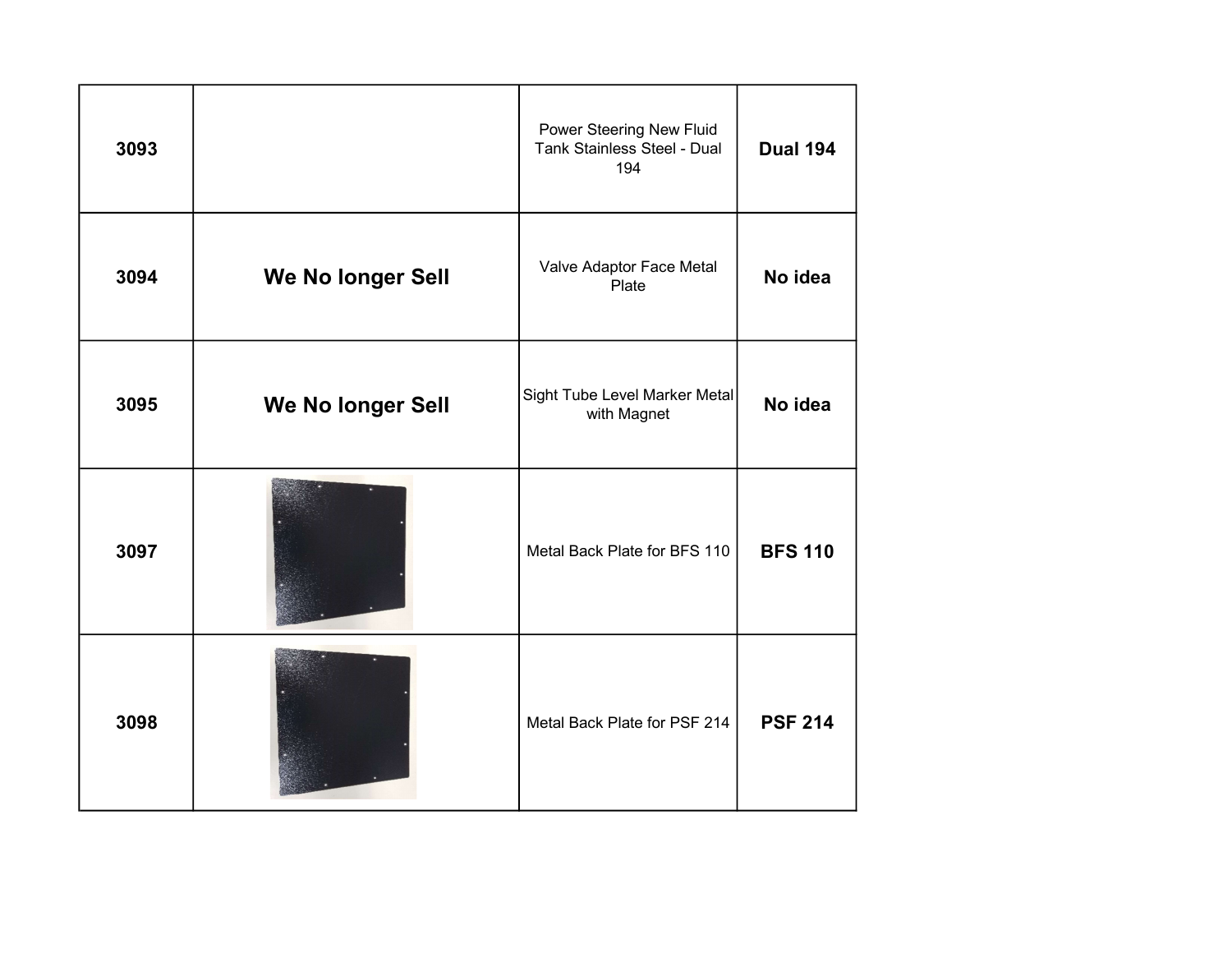| 3100 | We No longer Sell | RCS 540 Metal Body                                                                  | <b>RCS 540</b>         |
|------|-------------------|-------------------------------------------------------------------------------------|------------------------|
| 3101 |                   | New and Used Tank Stainless<br>Steel Square Tank (Double) -<br>RCS 530 and RCS 530E | <b>RCS</b><br>530/530E |
| 3102 |                   | Plastic Clips 3/8                                                                   | <b>ATS</b>             |
| 3103 |                   | Plastic Clips 5/16 (ATS)                                                            | <b>ATS</b>             |
| 3221 |                   | Ford Fuel Line Retainer Clips<br>5/16 replacement for<br>UFQD516 *** Comes as white | <b>ATS</b>             |
| 3222 |                   | Ford Fuel Line Retainer Clips<br>3/8 replacement for UFQD38                         | <b>ATS</b>             |